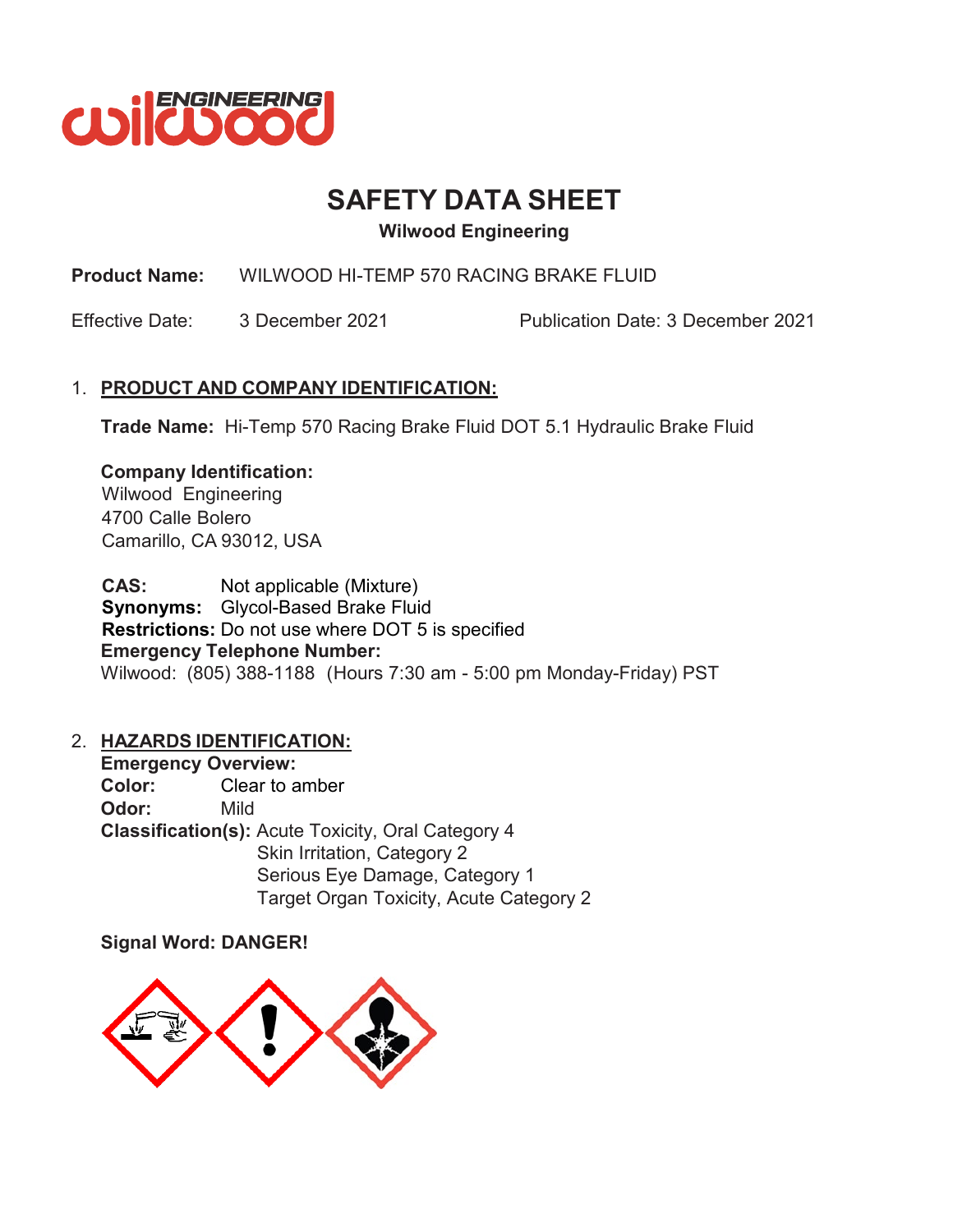|                       | Hazards of product: Causes serious eye damage. Harmful if swallowed. Causes mild<br>skin irritation. May cause damage to kidneys, liver or central nervous<br>system if ingested.                                                                                                |
|-----------------------|----------------------------------------------------------------------------------------------------------------------------------------------------------------------------------------------------------------------------------------------------------------------------------|
| Other Hazard(s):      | Combustible liquid. Repeated exposure may cause dryness of the<br>skin. Vapors may cause respiratory irritation.                                                                                                                                                                 |
| <b>Precaution(s):</b> | Wear eye and skin protection before handling. Do not breathe<br>mist/vapors/spray. Use in a well ventilated area. Wear protective<br>gloves/protective clothing. Do no ingest. IF SWALLOWED: Do NOT<br>induce vomiting. Immediately call a POISON CENTER or<br>doctor/physician. |
| Disposal:             | Keep out of waterways. Check local, national, and international<br>regulations for proper disposal.                                                                                                                                                                              |

### 3. **COMPOSITION INFORMATION:**

| <b>Component</b>                           | CAS#           | <b>Amount</b> |
|--------------------------------------------|----------------|---------------|
| Triethylene Glycol Monomethyl Borate Ester | 30989-05-0     | $60 - 80\%$   |
| Butoxytriglycol                            | 143-22-6       | $10 - 20%$    |
| <b>Triethylene Glycol Monomethyl Ether</b> | 112-35-6       | $10 - 20%$    |
| Diethylene Glycol Monomethyl Ether         | $111 - 77 - 3$ | $0 - 5\%$     |
| Additives                                  | Proprietary    | < 2%          |

## 4 **FIRST AID MEASURES:**

- **Eye Contact:** Remove contact lenses, if worn. Rinse with running water for at least 15 minutes, lifting upper and lower eyelids occasionally. Seek medical attention.
- **Skin Contact:** Remove affected clothing and launder before reuse. Wash affected area for at least 15 minutes with soap and running water. Prolonged or repeated exposure may cause defatting of the skin – symptoms include redness, dryness, cracking.
- **Inhalation:** Remove exposed person to fresh air immediately. Restore or assist breathing, if necessary. Get medical attention if symptoms of CNS depression or intoxication develop.
- **Ingestion:** Do NOT induce vomiting. If conscious, give two full glasses of water. If a significant volume has been swallowed, get medical attention immediately. Swallowing large amounts of diethylene glycol is potentially lethal. Immediate symptoms may include severe abdominal cramping, diarrhea, vomiting, intoxication, and hypertension. Infrequent urination and other cardiac, neurological, and renal effects of metabolic acidosis, hyponatremia, or hyperkalemia may develop. Diethylene glycol has been known to cause metabolic acidosis leading to kidney and liver failure, neurological complications, and death.

**Note to Physician:** Treat for diethylene glycol poisoning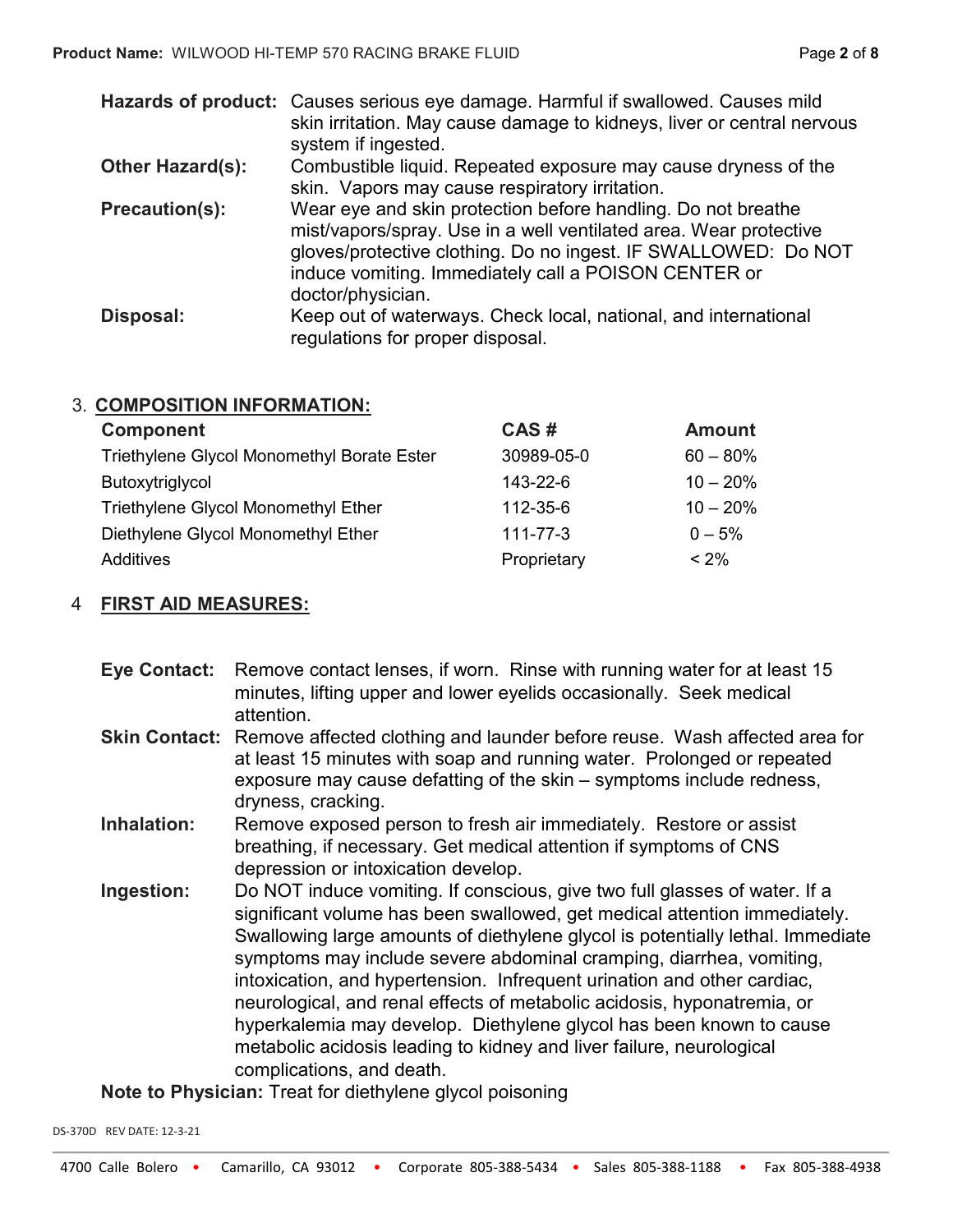### 5. **FIRE FIGHTING MEASURES:**

|                          | NFPA (estimated): Health $-2$ Fire $-1$ Instability $-0$                                                        |
|--------------------------|-----------------------------------------------------------------------------------------------------------------|
| <b>Flash Point:</b>      | > 121°C / 250°F (based on most flammable component)                                                             |
|                          | <b>Extinguishing Media:</b> For small fires use alcohol foam, dry chemical or CO <sub>2</sub> . For large fires |
|                          | apply large (flooding) quantities of water from as far away as possible in                                      |
|                          | a spray or mist.                                                                                                |
| <b>Unsuitable Media:</b> | Water jet may be ineffective                                                                                    |
|                          | Firefighting Procedures: Wear a self-container breathing apparatus if necessary based on                        |
|                          | concentrations of smoke. Material will produce primarily oxides of                                              |
|                          | carbon as combustion products.                                                                                  |
| <b>Unusual Hazards:</b>  | <b>Not Determined</b>                                                                                           |

## 6. **ACCIDENTAL RELEASE MEASURES:**

**Methods for Removal:** Use pump to remove bulk liquid. Residual liquid can be absorbed on inert material. Dispose of contaminated adsorbent as hazardous waste. Wash the area with water after excess product and adsorbent is removed.

**Personal Precautions:** Ventilate if released in a confined area. Avoid breathing mists/vapors/spray. Product may present slipping hazard if left on the floor. Beware of vapors pooling in low areas to explosive concentrations.

**Environmental Precautions:** Prevent from entering into soil, ditches, sewers, waterways and/or groundwater.

### 7. **HANDLING AND STORAGE:**

### **Max. Handling Temp:** Not determined

**Procedures:** Use in a well ventilated area. Avoid breathing mists/vapors/spray. Avoid handling hot product where possible. Use appropriate personal protective equipment to avoid contact with skin and eyes. Note the location of nearest emergency shower and eye wash station before use. Store with the lid tightly closed in a cool, dry, wellventilated place. Product is hygroscopic and effectiveness may diminish if opened product is stored for long periods of time. Dispose of spilled or used material in accordance with local, regional, national, and international regulations.

**Max Store Temp:** Do not store or handle at elevated temperatures.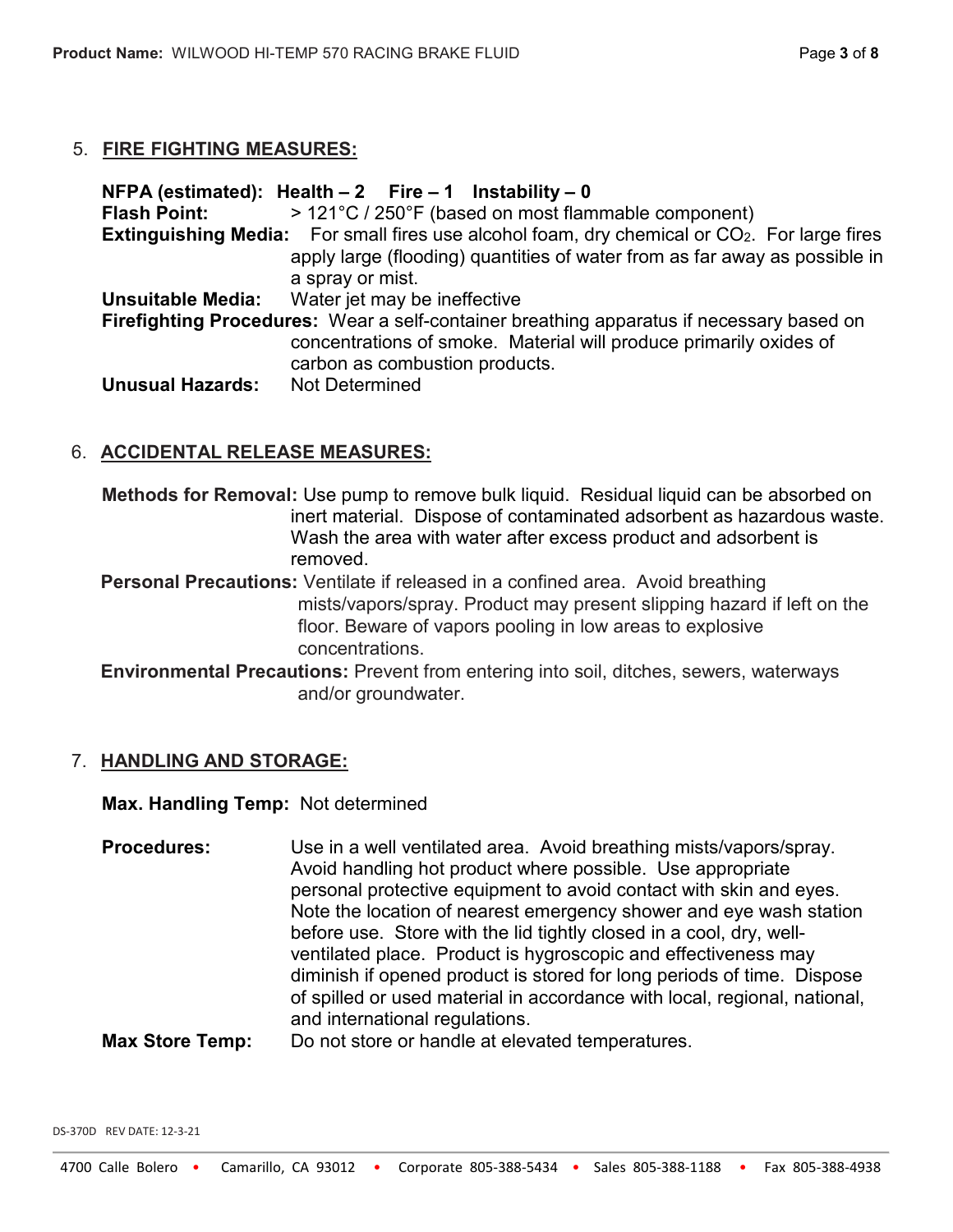### 8 **EXPOSURE CONTROLS / PERSONAL PROTECTION:**

| <b>Exposure limits:</b> |          |                   |       |
|-------------------------|----------|-------------------|-------|
| Component               | CAS#     | Tvpe              | Value |
| Diethylene glycol       | 111-46-6 | OSHA TWA 10 mg/m3 |       |

### **Other Exposure Limits:** Not Determined

**Engineering Controls:** Use in a well ventilated area. Local and general ventilation should keep methanol vapor concentration below permissible limits. Where exposure potential exceeds recommended limits, use a NIOSH/OSHA approved supplied air respirator as recommended. Vapors are heavier than air and will tend to accumulate in low-lying areas.

### **Personal Protective Equipment**

|                         | Eye/Face Protection: Use tightly-fitting chemical splash goggles. Use face shield, especially<br>where splashing is likely to occur                                                                                                                                                         |
|-------------------------|---------------------------------------------------------------------------------------------------------------------------------------------------------------------------------------------------------------------------------------------------------------------------------------------|
| Gloves:                 | Use nitrile, butyl, viton, or fluoroelastemer gloves. Even appropriate<br>materials may degrade after prolonged exposure with product.                                                                                                                                                      |
| <b>Hand protection:</b> | Chemical protective gloves should not be needed when handling this<br>material. Consistent with general hygienic practice for any material, skin<br>contact should be minimized.                                                                                                            |
|                         | <b>Respiratory Protection:</b> Use a NIOSH or CEN approved full-face respirator with multi-purpose<br>combination or type ABEK respirator cartridges as a backup to<br>engineering controls. If the respiratory is the only means of protection,<br>use a full-face supplied air respirator |
| Clothing:               | Use chemical resistant pants and jackets, preferably of butyl or nitrile<br>rubber                                                                                                                                                                                                          |
| Other:                  | Locate the nearest eyewash station and safety shower before handling<br>this product. Limit exposure whenever possible.                                                                                                                                                                     |
| Hygiene:                | Wash thoroughly after handling this product.                                                                                                                                                                                                                                                |

### 9. **PHYSICAL AND CHEMICAL PROPERTIES:**

| Appearance                               | Clear, pale yellow liquid                   |
|------------------------------------------|---------------------------------------------|
| Odor                                     | Mild, sweet odor                            |
| <b>Odor threshold</b>                    | Not determined                              |
| рH                                       | 7 - 11                                      |
| <b>Flash Point</b>                       | 121°C / 250°F                               |
| <b>Evaporation Rate</b>                  | Not determined                              |
| <b>Upper Flammable Lm</b> Not determined |                                             |
| Lower Flammable Lm Not determined        |                                             |
| <b>Explosive Data</b>                    | Vapors may form explosive mixtures with air |
| <b>Vapor Pressure</b>                    | 0.09 hPa (0.07 mmHg) @ 20° (68°F)           |
| <b>Vapor Density</b>                     | $> 5$ (Air = 1)                             |
| <b>Volatile Organics</b>                 | Not determined                              |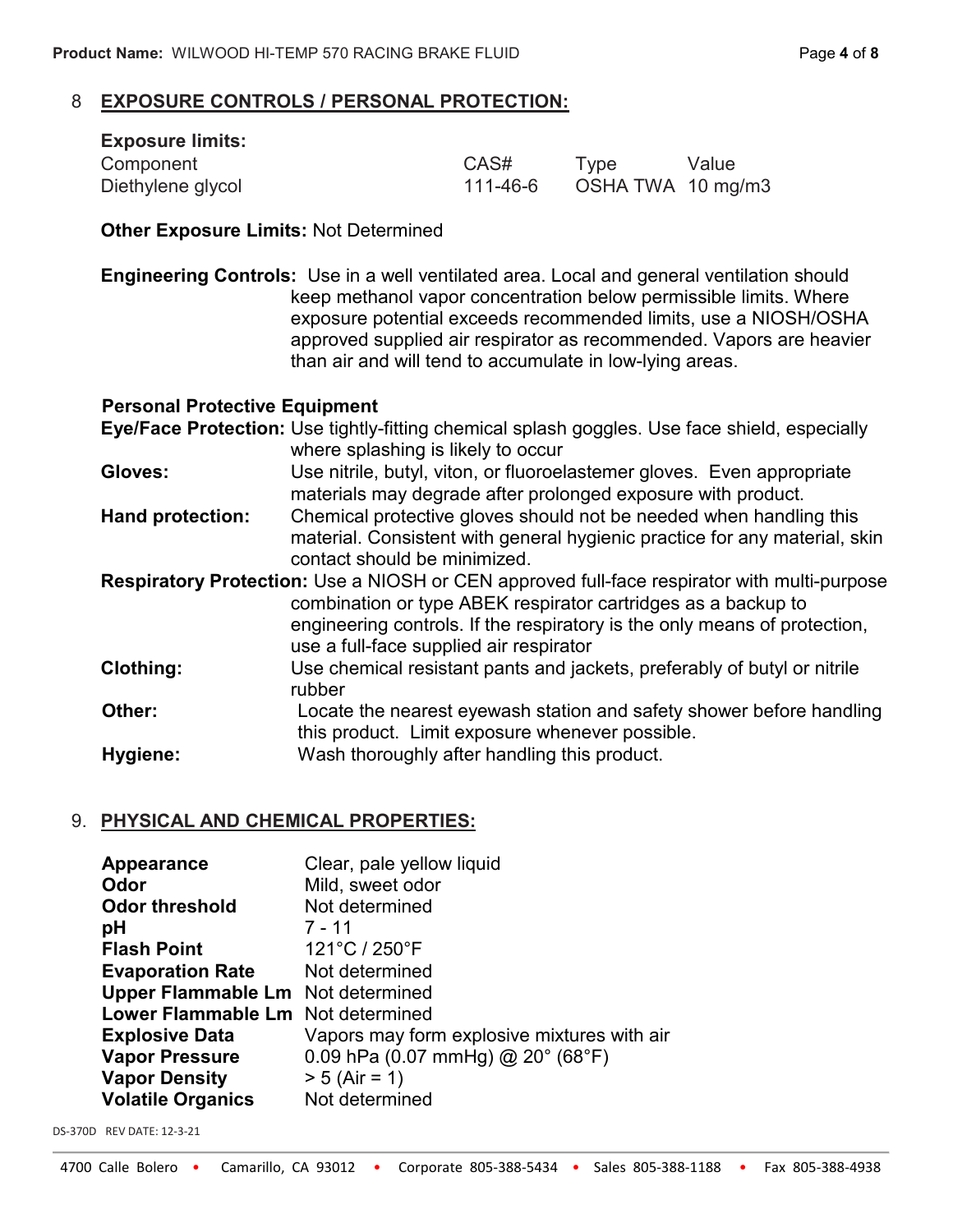| <b>Density</b>                           | 1.06 mg/cu. cm $@15.6^{\circ}$ C                                       |
|------------------------------------------|------------------------------------------------------------------------|
| <b>Solubility</b>                        | Miscible in water, alcohol; sparingly soluble in some organic solvents |
| Kow                                      | Not determined                                                         |
| <b>Viscosity</b>                         | 2 mm/s <sup>2</sup> @ 100°C                                            |
| <b>Autoignition Point</b>                | 310°C / 590°F                                                          |
| <b>Decomposition Temp</b> Not determined |                                                                        |

## 10. **STABILITY AND REACTIVITY:**

| <b>Stability:</b>                                                                       | Material is normally stable at ambient temperatures and pressures.                                                                                   |  |
|-----------------------------------------------------------------------------------------|------------------------------------------------------------------------------------------------------------------------------------------------------|--|
| <b>Decomposition Temp:</b> Not determined                                               |                                                                                                                                                      |  |
| Incompatibility:                                                                        | Keep away from strong oxidizers and strong acids/bases. Keep away                                                                                    |  |
|                                                                                         | from strong reducing agents such as powdered active metals                                                                                           |  |
| Polymerization                                                                          | Will not occur                                                                                                                                       |  |
| <b>Thermal Decomposition:</b> Primarily oxidizes to carbon dioxide in normal combustion |                                                                                                                                                      |  |
|                                                                                         | conditions. In lower oxygen environments carbon monoxide,                                                                                            |  |
|                                                                                         | formaldehyde, or formic acid may be formed.                                                                                                          |  |
|                                                                                         | <b>Conditions to Avoid:</b> Vapors may catch fire – keep away from strong oxidizers, acids, bases<br>as well as heat/sparks/open flames/hot surfaces |  |

# 11. **TOXICOLOGICAL INFORMATION:**

### **- Acute Toxicity -**

| <b>Skin Absorption:</b>     | Expected to be mildly irritating to the skin. Symptoms of irritation may<br>include redness, drying, and cracking of the skin.                                                                                                                                                                                                                                                                                                                                                                                                                                     |
|-----------------------------|--------------------------------------------------------------------------------------------------------------------------------------------------------------------------------------------------------------------------------------------------------------------------------------------------------------------------------------------------------------------------------------------------------------------------------------------------------------------------------------------------------------------------------------------------------------------|
|                             | Repeated Dose Toxicity: Vapor from heated material or mist may cause respiratory irritation.<br>In animals, effects have been reported on the following organs:<br>Bladder. Blood. Gastrointestinaltract. Kidney. Liver. Nervous system.<br>Respiratory tract.                                                                                                                                                                                                                                                                                                     |
| <b>Inhalation Toxicity:</b> | Toxicity is similar to that for oral ingestion, though this exposure mode<br>is far less likely to occur.                                                                                                                                                                                                                                                                                                                                                                                                                                                          |
| <b>Oral Toxicity:</b>       | Toxic or fatal if ingested. Symptoms of diethylene glycol poisoning<br>include severe abdominal cramping, diarrhea, vomiting, sweating,<br>confusion, cardiac abnormalities, neurological abnormalities, infrequent<br>urination, intoxication or CNS depression. If left untreated, product will<br>metabolize to cause metabolic acidosis, renal failure, hyperkalemia,<br>hyponatremia, parylsis, cardiac failure, or death. Seek medical attention<br>immediately for poisoning. If ingested, DO NOT wait for symptoms to<br>develop before getting treatment. |
|                             | - Chronic Exposure -                                                                                                                                                                                                                                                                                                                                                                                                                                                                                                                                               |
| <b>Chronic Toxicity:</b>    | This product may cause dryness or defatting of the skin, dermatitis, or<br>may aggravate existing skin conditions.                                                                                                                                                                                                                                                                                                                                                                                                                                                 |
| <b>Carcinogenicity:</b>     | This product and its components are NOT listed by the IARC, NTP,<br>ACGIH, or OSHA as carcinogens                                                                                                                                                                                                                                                                                                                                                                                                                                                                  |
| <b>Mutagenicity:</b>        | Available information does not suggest that this product is a germ cell                                                                                                                                                                                                                                                                                                                                                                                                                                                                                            |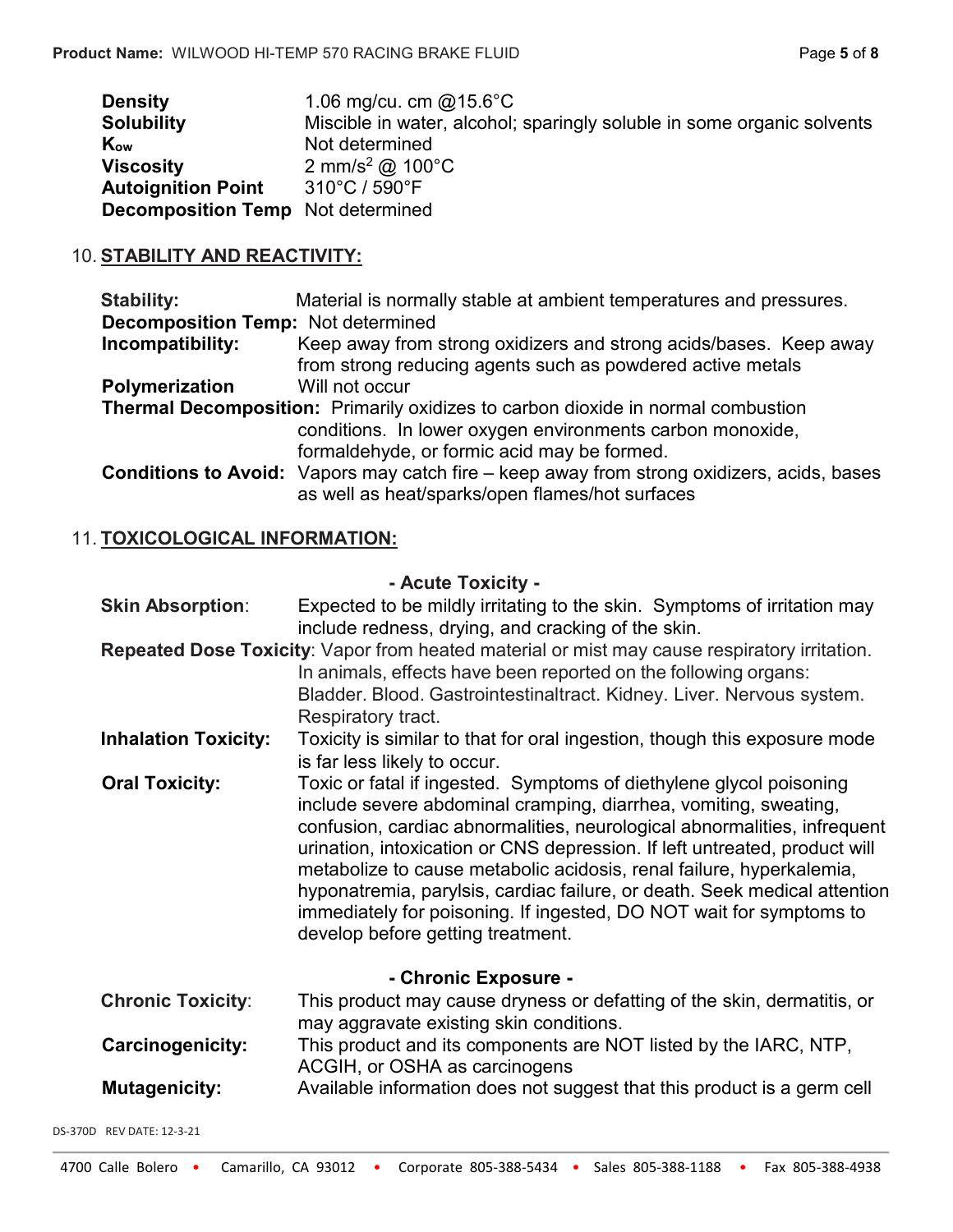|                 | mutagen                                                                                                 |
|-----------------|---------------------------------------------------------------------------------------------------------|
|                 | <b>Reproductive Toxicity:</b> Components of this product are considered reproductive toxins by          |
|                 | ECHA.                                                                                                   |
| Teratogenicity: | Diethylene glycol has produced birth defects in rats at concentrations<br>that are toxic to the mother. |
|                 | - Additional Information -                                                                              |
|                 | Target organ toxicity: Product is toxic to organs: Kidneys, liver, central nervous system, heart.       |
|                 | Metabolic products of diethylene glycol produce acidosis and organ                                      |

- Metabolic products of diethylene glycol produce acidosis and organ toxicity effects. In some cases, other metabolic abnormalities have been reported such as hyponatremia and hyperkalemia leading to nerve and cardiac damage. **Synergistic effects:** Though specific data is not available, ethanol is a competing substrate
- for NAD-dependent alcohol dehydrogenase and may slow the production of harmful metabolic products of diethylene glycol. **Pharmacokinetics:** No data available

## 12. **ECOLOGICAL INFORMATION:**

### **- Environmental Toxicity –**

| Acute LD50 $>$ 590 mg/L (96h)                     |
|---------------------------------------------------|
| Freshwater Invertebrates Acute LD50 > 10g/l (48h) |
| Not determined                                    |
| Not determined                                    |
| Not determined                                    |
| Not determined                                    |
| Not determined                                    |
|                                                   |

### **- Environmental Fate –**

| <b>Biodegradation</b>  | No data available. Expected to biodegrade rapidly and<br>degrade by photo-oxidative reactions with the air  |
|------------------------|-------------------------------------------------------------------------------------------------------------|
| <b>Bioaccumulation</b> | Product is very mobile in soil and water and is somewhat<br>volatile – it is not expected to bioaccumulate. |
| <b>Soil Mobility</b>   | Product has high mobility in soil, slowly evaporates at<br>environmentally relevant temperatures            |
| <b>Other Effects</b>   | Not determined                                                                                              |

### 13. **DISPOSAL CONSIDERATIONS:**

DO NOT DUMP INTO ANY SEWERS, ON THE GROUND, OR INTO ANY BODY OF WATER. All disposal practices must be in compliance with all Federal, State/Provincial and local laws and regulations. Regulations may vary in different locations. Waste characterizations and compliance with applicable laws are the responsibility solely of the waste generator. AS YOUR SUPPLIER, WE HAVE NO CONTROL OVER THE MANAGEMENT PRACTICES OR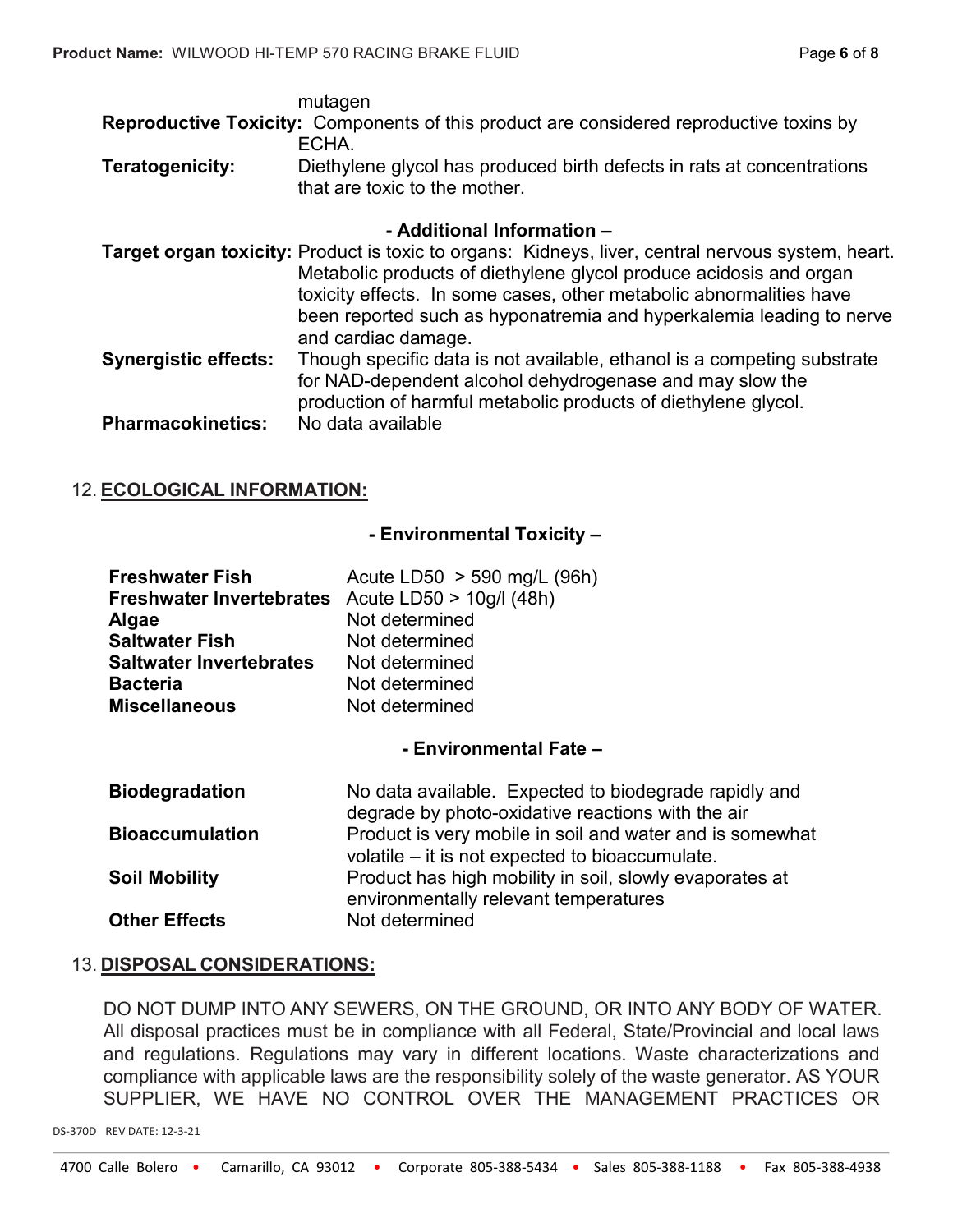MANUFACTURING PROCESSES OF PARTIES HANDLING OR USING THIS MATERIAL. THE INFORMATION PRESENTED HERE PERTAINS ONLY TO THE PRODUCTAS SHIPPED IN ITS INTENDED CONDITION AS DESCRIBED IN MSDS SECTION: Composition Information. FOR UNUSED & UNCONTAMINATED PRODUCT, the preferred options include sending to a licensed, permitted: Incinerator or other thermal destruction device. Store material for disposal as indicated in Section 7.

**Contaminated Containers or Packaging:** Empty containers are likely to contain flammable vapors or explosive mixtures of vapor and air. Do NOT weld, cut, or grind empty containers. Rinse empty containers with water and dispose of in accordance with local, regional, national, and international regulations

### 14. **TRANSPORT INFORMATION:**

Description shown may not apply to all shipping situations. Consult applicable shipping codes to determine any additional shipping requirements

| <b>US DOT</b>    | Not dangerous goods |
|------------------|---------------------|
| <b>IMDG</b>      | Not dangerous goods |
| <b>ICAO/IATA</b> | Not dangerous goods |

## 15. **REGULATORY INFORMATION:**

| - Global Chemical Inventories/Regulations - |
|---------------------------------------------|
|---------------------------------------------|

| USA:                               | All components of this material are on the US TSCA                                                                                                                                                                           |  |
|------------------------------------|------------------------------------------------------------------------------------------------------------------------------------------------------------------------------------------------------------------------------|--|
| <b>Other TSCA Reg.: None known</b> |                                                                                                                                                                                                                              |  |
| EU:                                | Components of this product and similar mixtures are registered under<br>REACH. Consult the European Chemicals Agency regarding REACH<br>registration, reporting, and other legal requirements before importing to the<br>EU. |  |
| <b>New Zealand:</b>                | May require notification before sale under New Zealand Regulations                                                                                                                                                           |  |
| Canada:                            | All components of this product are listed on the Canadian Domestic<br>Substances List (DSL).                                                                                                                                 |  |
| <b>Canada WHMIS:</b>               | B <sub>3</sub>                                                                                                                                                                                                               |  |

### **- Other U.S. Federal Regulations –**

**SARA Ext. Haz. Subst.:** No components listed as Extremely Hazardous Substances list. See 40 CFR 355

**SARA Sect. 313:** Triethylene glycol monomethyl ether (CAS # 143-22-6), triethylene glycol monomethyl ether (CAS # 112-35-6), nitrate compounds (EPA ID # N511) and diethanolamine (CAS # 111-42-2) are subject to reporting under SARA Title III, Section 313. See 40 CFR 372

**SARA 311/312 Class:** *Acute Hazard* - YES *Chronic Hazard* - YES *Fire Hazard* - YFS